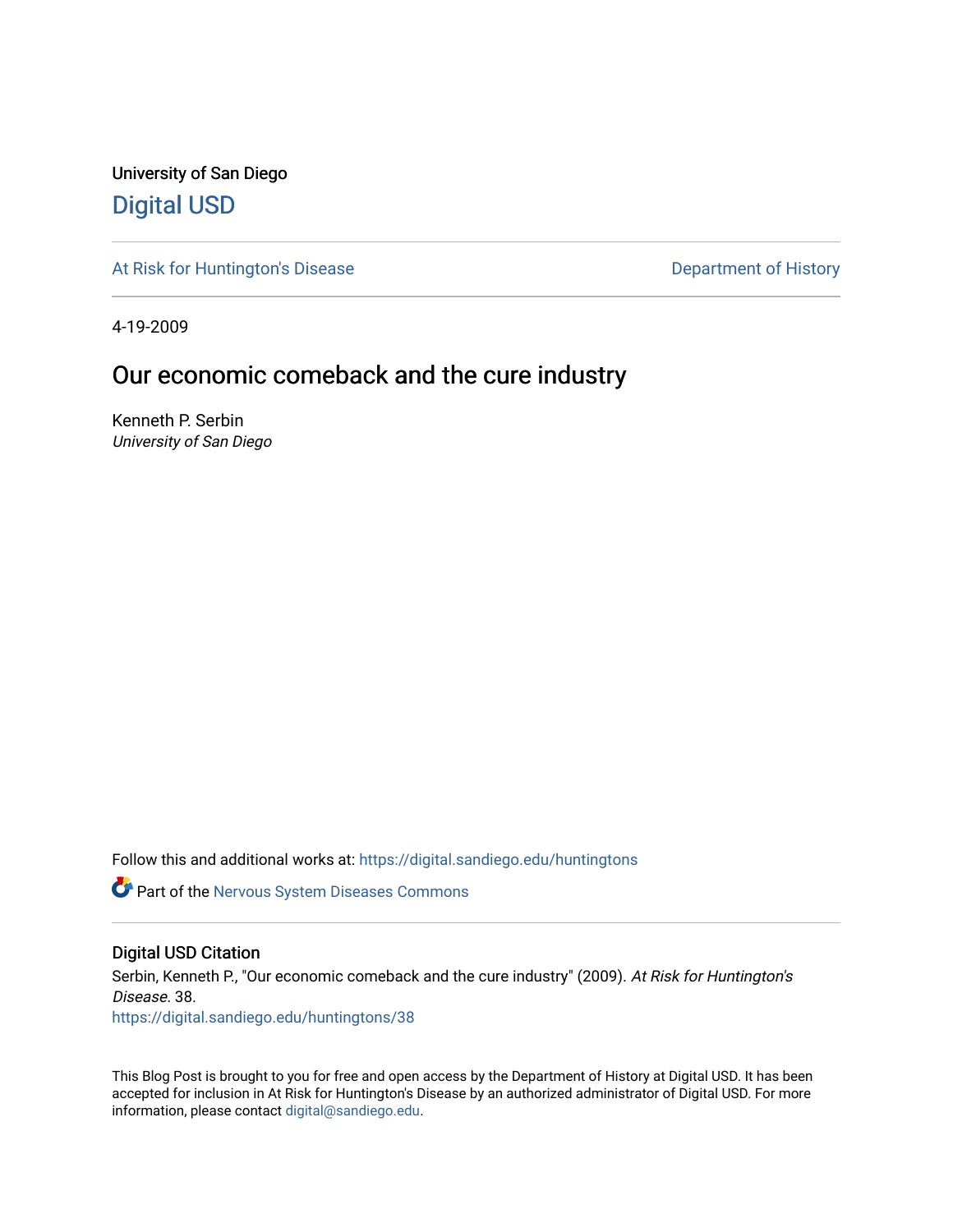# [At Risk for Huntington's Disease](http://curehd.blogspot.com/)

*HD is a genetically caused brain disorder that causes uncontrollable bodily movements and robs people's ability to walk, talk, eat, and think. The final result is a slow, ugly death. Children of parents with HD have a 50-50 chance of inheriting the disease. There is no cure or treatment.*

# Blog Archive

- $\blacktriangleright$  [2021](http://curehd.blogspot.com/2021/)(12)
- $-2020(16)$  $-2020(16)$  $-2020(16)$
- $\blacktriangleright$  [2019](http://curehd.blogspot.com/2019/) (19)
- $\blacktriangleright$  [2018](http://curehd.blogspot.com/2018/) (16)
- $\blacktriangleright$  [2017](http://curehd.blogspot.com/2017/)(14)
- $\blacktriangleright$  [2016](http://curehd.blogspot.com/2016/) (13)
- $\blacktriangleright$  [2015](http://curehd.blogspot.com/2015/) (24)
- $\blacktriangleright$  [2014](http://curehd.blogspot.com/2014/) (24)
- $\blacktriangleright$  [2013](http://curehd.blogspot.com/2013/) (30)
- $\blacktriangleright$  [2012](http://curehd.blogspot.com/2012/) (26)
- $\blacktriangleright$  [2011](http://curehd.blogspot.com/2011/) (33)
- $\blacktriangleright$  [2010](http://curehd.blogspot.com/2010/) (26)
- $'$  [2009](http://curehd.blogspot.com/2009/) $(21)$
- $\blacktriangleright$  [December](http://curehd.blogspot.com/2009/12/) (1)
- [►](javascript:void(0)) [November](http://curehd.blogspot.com/2009/11/) (2)
- [►](javascript:void(0)) [October](http://curehd.blogspot.com/2009/10/) (3)
- [►](javascript:void(0)) [September](http://curehd.blogspot.com/2009/09/) (2)
- $\blacktriangleright$  [August](http://curehd.blogspot.com/2009/08/) (3)
- $\blacktriangleright$  [July](http://curehd.blogspot.com/2009/07/) (3)
- $\blacktriangleright$  [June](http://curehd.blogspot.com/2009/06/) (1)
- $\blacktriangleright$  [May](http://curehd.blogspot.com/2009/05/) (2)
- $\nabla$  [April](http://curehd.blogspot.com/2009/04/) (4)

A [Huntington's](http://curehd.blogspot.com/2009/04/huntingtons-warrior-lays-down-his.html) warrior lays down his shield

Our economic [comeback](http://curehd.blogspot.com/2009/04/our-economic-comeback-and-cure-industry.html) and the cure industry A holiday [message:](http://curehd.blogspot.com/2009/04/holiday-message-hope-for-forsaken-of.html) hope for the forsaken of Huntin...

In a time of crisis, the best [investment](http://curehd.blogspot.com/2009/04/in-time-of-crisis-best-investment-of.html) of all

- $2008(7)$  $2008(7)$
- $\blacktriangleright$  [2007](http://curehd.blogspot.com/2007/) $(7)$
- $2006(4)$  $2006(4)$
- $\blacktriangleright$  [2005](http://curehd.blogspot.com/2005/) (17)

About Me **GENE [VERITAS](https://draft.blogger.com/profile/10911736205741688185)** 

View my [complete](https://draft.blogger.com/profile/10911736205741688185) profile

HD Links

### SUNDAY, APRIL 19, 2009

# Our economic comeback and the cure industry

- As the unemployment lines grow and our economic crisis deepens,
- America's leadership of the world comes into question. Can a country that literally gambled on its financial future make a comeback?
- Bankers, business people, and politicians must honestly correct the
- mistakes that took us to the brink of financial collapse.

But America also needs to plan for the future in a way that renews our leadership and inspires confidence.

President Barack Obama has spoken frequently of rebuilding the nation's infrastructure and developing green technologies that make us less dependent on oil and other pollutants. The government has already committed massive sums to these goals.

The president has also identified health care reform as essential for our future. There is huge potential in this area, but in order to realize it, but we need to look at health care in a new way.

## **From innovation to obesity**

For a long time, we Americans were a nation of innovators. From people who tinkered in the garage at night to the great inventors and scientists working in the world's best laboratories, we created a cornucopia of new products and solved a myriad of problems. *[Flash of Genius](http://www.imdb.com/title/tt1054588/)*, a movie released in 2008, captures the spirit of individual creativity still present in the 1950s and 1960s. Americans always had a "can do" attitude. No challenge seemed insurmountable.

But as the also film shows, large corporations helped snuff out that spirit.

And our wealth went to our heads, making us complacent, arrogant, and, in many cases, literally obese. Like the people in the animated film *[Wall-E](http://www.imdb.com/title/tt0910970/)*, which I watched recently with my eight-year-old daughter, we have moved into an oasis built on ignorance and a total disconnect from reality.

Instead of innovating and producing, we became a service economy dominated by the financial sector. We have been living off the fat of the land.

In a world where so much of our work has been outsourced to China, India, and elsewhere, what will there be left for America to do? Will we become, as one influential congressman once sarcastically declared, a nation where everybody just delivers pizza to one another? How can we possibly lead the world again with vigor and vision?

# **A new industry**

One way is to use our ingenuity to create new products that the whole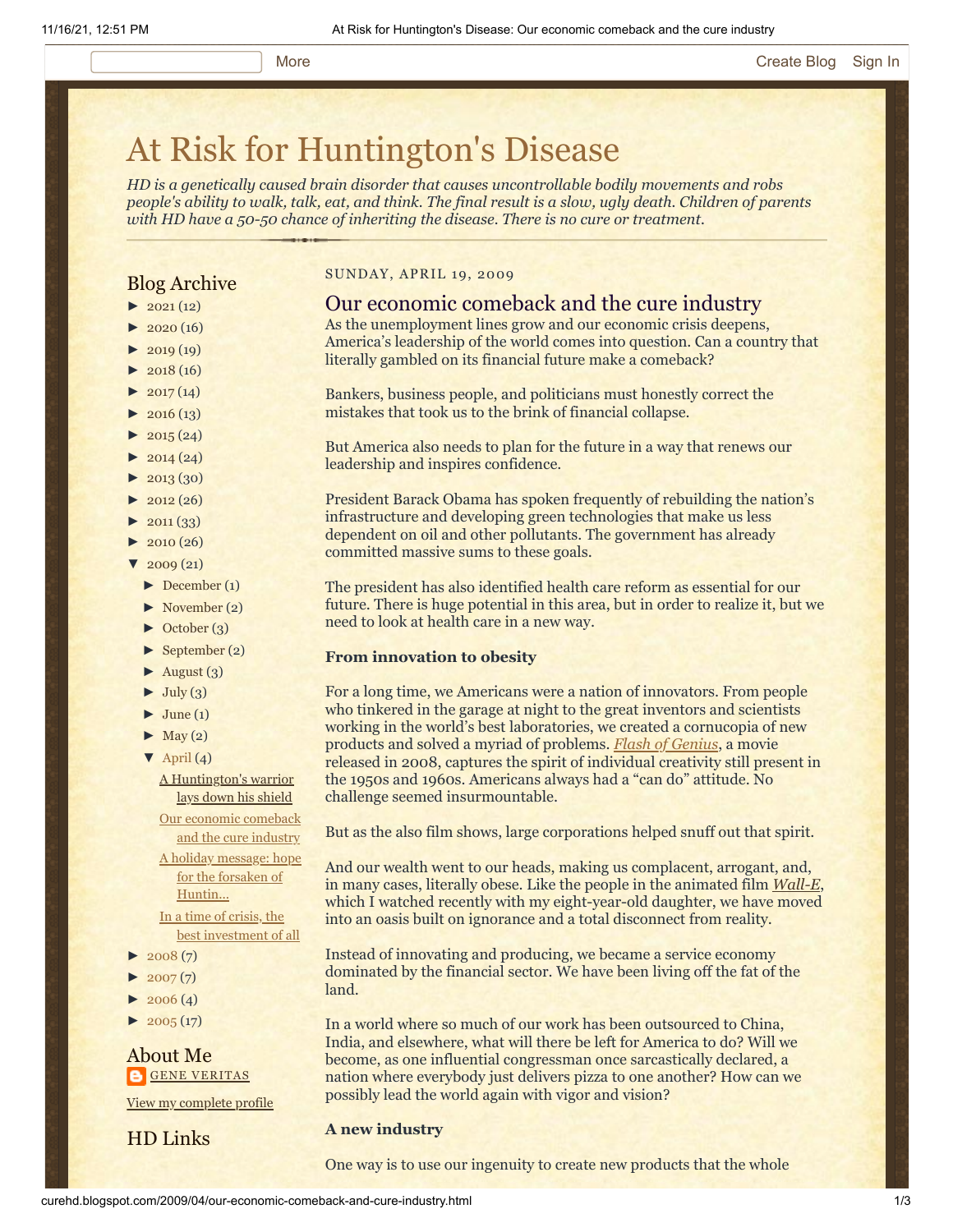[Huntington's](http://www.hdsa.org/) Disease Society of America [International](http://www.huntington-assoc.com/) Huntington **Association** [Huntington's](http://hddrugworks.org/) Disease Drug **Works** [Huntington's](http://www.hdlighthouse.org/) Disease **Lighthouse [Hereditary](http://www.hdfoundation.org/) Disease Foundation** [Huntington's](http://www.hdac.org/) Disease Advocacy Center Thomas [Cellini Huntington's](http://www.ourtchfoundation.org/) **Foundation** HDSA Orange County (CA) **[Affiliate](http://www.hdsaoc.org/)** HD Free with [PGD!](http://www.hdfreewithpgd.com/) [Stanford](http://www.stanford.edu/group/hopes/) HOPES Earth Source [CoQ10,](http://www.escoq10.com/) Inc.

# HD Blogs and Individuals

Chris Furbee: [Huntingtons](http://www.huntingtonsdance.org/) **Dance** Angela F.: Surviving [Huntington's?](http://survivinghuntingtons.blogspot.com/) Heather's [Huntington's](http://heatherdugdale.angelfire.com/) Disease Page

11/16/21, 12:51 PM At Risk for Huntington's Disease: Our economic comeback and the cure industry

world will want to buy. In the past we did this with cars, airplanes, computers, and a whole assortment of other inventions and goods that people everywhere wanted.

This new array of "products" should be treatments and cures for diseases and the procedures and medications that go along with them.

While much of the debate about our health care system promises to follow the old paradigm of public versus private, American versus European, we need to expand our vision of health care to include a *cure industry*. In this broader view health care is not a drain on society, as it is currently seen, but the motor that generates new wealth.

Thus the president and our leaders need to expand our vision of health care beyond the idea of simply controlling costs.

# **Seeking the end of disease**

America's call to action today should focus on the *elimination* of disease.

America proclaimed a war on poverty and another one against drugs. What we need now is a mission to find treatments and cures for *all* diseases.

Strangely, no leader in more than a generation has stepped forth to declare a campaign against disease, even when we had federal budget surpluses and a booming economy in the 1990s.

To carry out this mission, we need once again the same "can do" spirit that brought us the Marshall Plan, the construction of the Interstate Highway System, and the Apollo space project. And we need a new generation of tinkerers and dreamers to provide the solutions.

Our leaders need to help create this vision by focusing on what has always been America's great plan: the pursuit of a quality life for all people.

# **Leadership and accountability**

Sadly, in our recent history the presidency has meant a flight from leadership rather than the willingness to assume it bravely. President Bill Clinton squandered the opportunities of the post-Cold War peace dividend and, instead of resigning in the wake of the Monica Lewinsky affair, stayed on and devalued the office. Instead of calling Americans to volunteer for the armed forces or other new initiatives after the 9/11 attacks, President George W. Bush sheepishly asked Americans to shop and take a vacation.

Focused as they are on the economy, President Obama and our legislators should boldly announce a plan to eradicate diseases, from AIDS to Huntington's. Our university laboratories, biotech companies, and pharmaceutical industry should collaborate to invent new treatments and drugs that will form the next generation of products "made in America" and desired around the world.

Educators and government officials at all levels must rekindle our youths' interest in science, math, and engineering, so that a new generation of Americans can take charge of the cure industry and pursue many other worthy goals in the fields of science and technology.

Public-private partnership will be crucial in this initiative, as it was in so many of the great achievements of our past. This will require greater accountability and productivity on both the part of government and industry and especially of the National Institutes of Health and the large pharmaceutical companies, both of which have suffered a loss of prestige in recent years. All the players involved need to be more agile and innovative.